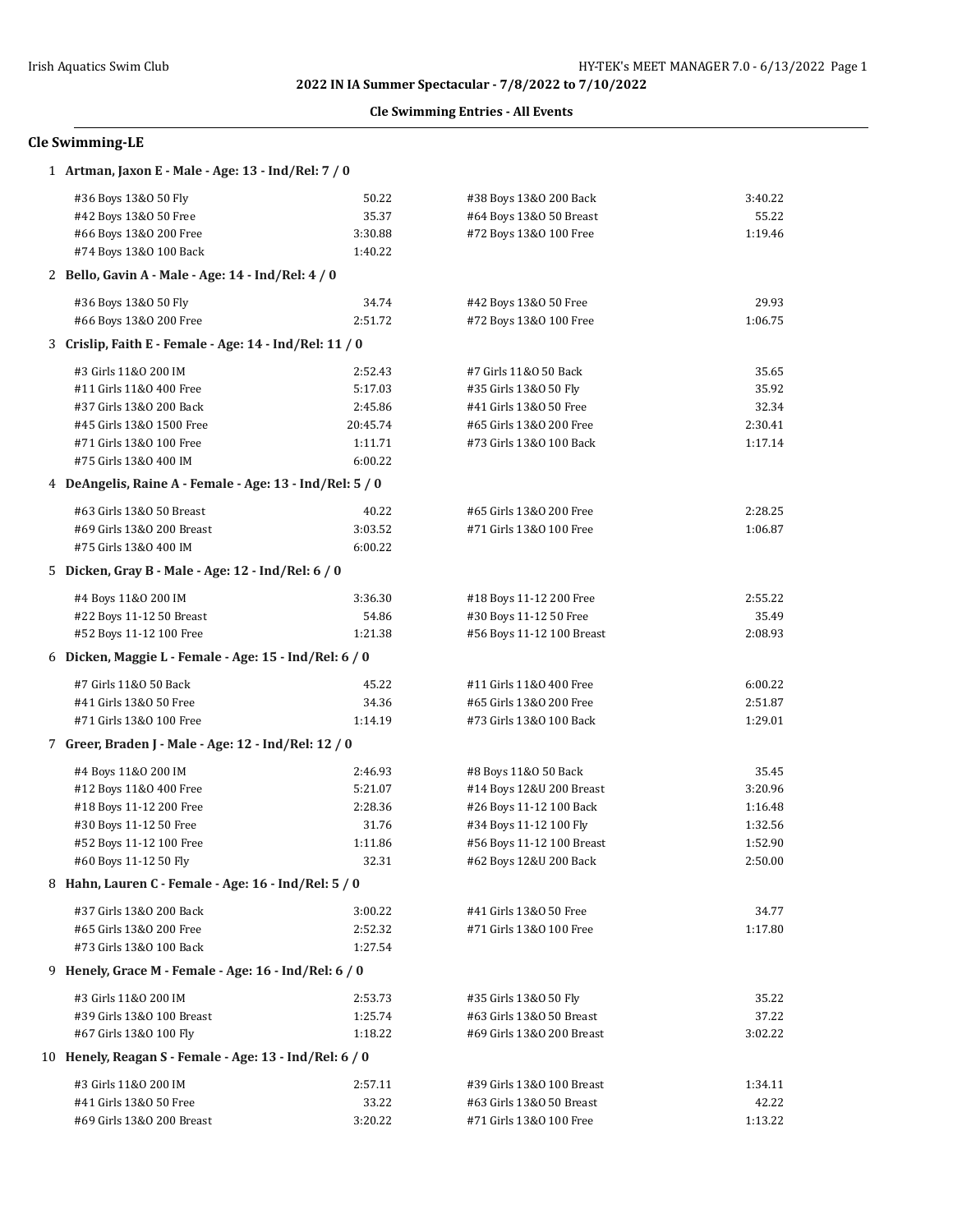## **Cle Swimming Entries - All Events**

# **Cle Swimming-LE**

| 11 Link, Brady J - Male - Age: 16 - Ind/Rel: 8 / 0        |          |                           |         |
|-----------------------------------------------------------|----------|---------------------------|---------|
| #4 Boys 11&0 200 IM                                       | 2:31.08  | #8 Boys 11&0 50 Back      | 30.63   |
| #38 Boys 13&0 200 Back                                    | 2:22.31  | #42 Boys 13&0 50 Free     | 28.14   |
| #46 Boys 13&0 1500 Free                                   | 18:30.22 | #66 Boys 13&0 200 Free    | 2:13.35 |
| #68 Boys 13&0 100 Fly                                     | 1:10.89  | #74 Boys 13&0 100 Back    | 1:04.05 |
| 12 Lipowski, Sara E - Female - Age: 17 - Ind/Rel: 5 / 0   |          |                           |         |
| #35 Girls 13&0 50 Fly                                     | 36.10    | #41 Girls 13&0 50 Free    | 31.11   |
| #45 Girls 13&0 1500 Free                                  | 20:30.22 | #65 Girls 13&0 200 Free   | 2:30.22 |
| #71 Girls 13&0 100 Free                                   | 1:10.06  |                           |         |
| 13 Lipowski, Tommy M - Male - Age: 14 - Ind/Rel: 5 / 0    |          |                           |         |
| #36 Boys 13&0 50 Fly                                      | 40.22    | #40 Boys 13&0 100 Breast  | 1:35.22 |
| #42 Boys 13&0 50 Free                                     | 32.22    | #64 Boys 13&0 50 Breast   | 40.22   |
| #70 Boys 13&0 200 Breast                                  | 3:20.22  |                           |         |
| 14 Mackert, Addison T - Female - Age: 15 - Ind/Rel: 5 / 0 |          |                           |         |
| #35 Girls 13&0 50 Fly                                     | 38.22    | #37 Girls 13&0 200 Back   | 3:00.22 |
| #41 Girls 13&0 50 Free                                    | 33.27    | #71 Girls 13&0 100 Free   | 1:13.66 |
| #73 Girls 13&0 100 Back                                   | 1:26.12  |                           |         |
| 15 Morana, Dominic J - Male - Age: 13 - Ind/Rel: 10 / 0   |          |                           |         |
| #4 Boys 11&0 200 IM                                       | 3:20.22  | #8 Boys 11&0 50 Back      | 41.01   |
| #12 Boys 11&0 400 Free                                    | 5:30.63  | #36 Boys 13&0 50 Fly      | 36.24   |
| #38 Boys 13&0 200 Back                                    | 2:54.82  | #42 Boys 13&0 50 Free     | 30.79   |
| #64 Boys 13&0 50 Breast                                   | 50.22    | #68 Boys 13&0 100 Fly     | 1:24.01 |
| #72 Boys 13&0 100 Free                                    | 1:07.52  | #74 Boys 13&0 100 Back    | 1:24.90 |
| 16 Parker, Emmy L - Female - Age: 10 - Ind/Rel: 5 / 0     |          |                           |         |
| #19 Girls 10&U 50 Breast                                  | 1:18.02  | #23 Girls 10&U 100 Back   | 2:12.34 |
| #27 Girls 10&U 50 Free                                    | 48.98    | #49 Girls 10&U 100 Free   | 2:01.33 |
| #57 Girls 10&U 50 Fly                                     | 1:08.30  |                           |         |
| 17 Parker, Holly M - Female - Age: 9 - Ind/Rel: 5 / 0     |          |                           |         |
| #19 Girls 10&U 50 Breast                                  | 1:10.22  | #23 Girls 10&U 100 Back   | 2:23.55 |
| #27 Girls 10&U 50 Free                                    | 1:04.54  | #49 Girls 10&U 100 Free   | 2:20.47 |
| #57 Girls 10&U 50 Fly                                     | 1:15.22  |                           |         |
| 18 Parker, Lilly K - Female - Age: 16 - Ind/Rel: 5 / 0    |          |                           |         |
| #39 Girls 13&0 100 Breast                                 | 1:43.38  | #41 Girls 13&0 50 Free    | 35.79   |
| #63 Girls 13&0 50 Breast                                  | 50.22    | #71 Girls 13&0 100 Free   | 1:26.87 |
| #73 Girls 13&0 100 Back                                   | 1:44.57  |                           |         |
| 19 Reynolds, Kaila J - Female - Age: 11 - Ind/Rel: 6 / 0  |          |                           |         |
| #17 Girls 11-12 200 Free                                  | 3:10.22  | #21 Girls 11-12 50 Breast | 51.97   |
| #29 Girls 11-12 50 Free                                   | 36.99    | #51 Girls 11-12 100 Free  | 1:25.50 |
| #55 Girls 11-12 100 Breast                                | 1:50.22  | #59 Girls 11-12 50 Fly    | 46.66   |
| 20 Siftar, Violet M - Female - Age: 15 - Ind/Rel: 8 / 0   |          |                           |         |
| #3 Girls 11&0 200 IM                                      | 2:45.36  | #7 Girls 11&0 50 Back     | 35.22   |
| #35 Girls 13&0 50 Fly                                     | 35.22    | #39 Girls 13&0 100 Breast | 1:28.30 |
| #45 Girls 13&0 1500 Free                                  | 20:30.22 | #63 Girls 13&0 50 Breast  | 38.58   |
| #69 Girls 13&0 200 Breast                                 | 3:04.37  | #73 Girls 13&0 100 Back   | 1:14.22 |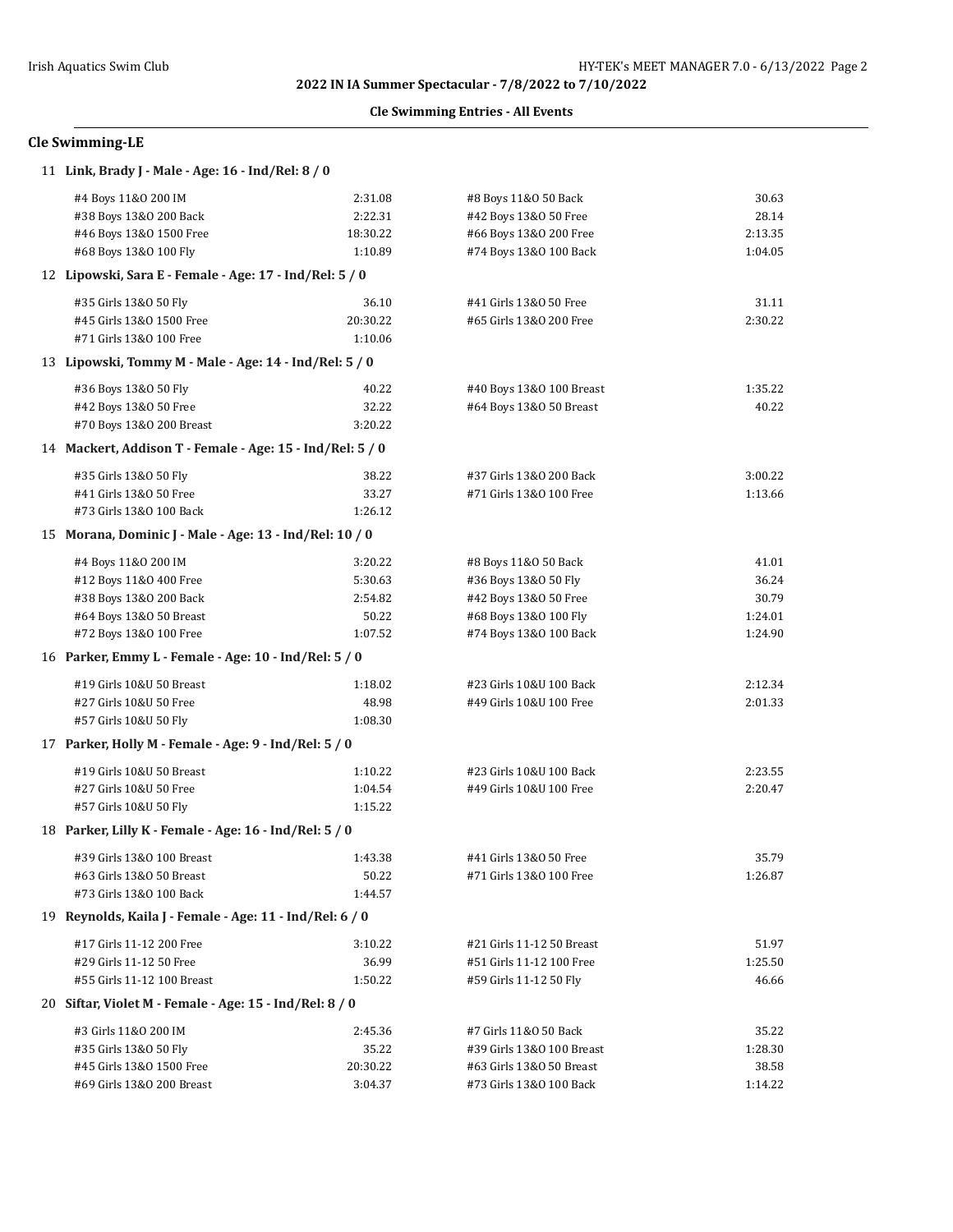## **Cle Swimming Entries - All Events**

# **Cle Swimming-LE**

| 21 Sikora, Eva C - Female - Age: 11 - Ind/Rel: 7 / 0       |         |                            |         |
|------------------------------------------------------------|---------|----------------------------|---------|
| #3 Girls 11&0 200 IM                                       | 3:45.22 | #7 Girls 11&0 50 Back      | 51.94   |
| #21 Girls 11-12 50 Breast                                  | 1:18.33 | #25 Girls 11-12 100 Back   | 1:50.04 |
| #29 Girls 11-12 50 Free                                    | 44.48   | #51 Girls 11-12 100 Free   | 1:43.11 |
| #59 Girls 11-12 50 Fly                                     | 59.62   |                            |         |
| 22 Stantz, Brock M - Male - Age: 13 - Ind/Rel: 4 / 0       |         |                            |         |
| #40 Boys 13&0 100 Breast                                   | 1:49.56 | #42 Boys 13&0 50 Free      | 34.57   |
| #64 Boys 13&0 50 Breast                                    | 48.62   | #72 Boys 13&0 100 Free     | 1:18.22 |
| 23 Starkey, Emma R - Female - Age: 12 - Ind/Rel: 2 / 0     |         |                            |         |
| #51 Girls 11-12 100 Free                                   | 1:25.22 | #55 Girls 11-12 100 Breast | 1:53.50 |
| 24 Starner, Layla G - Female - Age: 15 - Ind/Rel: 5 / 0    |         |                            |         |
| #39 Girls 13&0 100 Breast                                  | 1:40.22 | #41 Girls 13&0 50 Free     | 35.50   |
| #63 Girls 13&0 50 Breast                                   | 47.16   | #65 Girls 13&0 200 Free    | 2:50.22 |
| #71 Girls 13&0 100 Free                                    | 1:19.66 |                            |         |
| 25 Stump, Jackson H - Male - Age: 16 - Ind/Rel: 8 / 0      |         |                            |         |
| #4 Boys 11&0 200 IM                                        | 2:28.27 | #8 Boys 11&0 50 Back       | 32.98   |
| #36 Boys 13&0 50 Fly                                       | 27.52   | #42 Boys 13&0 50 Free      | 25.58   |
| #44 Boys 13&0 200 Fly                                      | 2:35.88 | #66 Boys 13&0 200 Free     | 2:07.31 |
| #68 Boys 13&0 100 Fly                                      | 1:03.37 | #72 Boys 13&0 100 Free     | 56.61   |
| 26 Swanson, Madeline N - Female - Age: 18 - Ind/Rel: 6 / 0 |         |                            |         |
| #35 Girls 13&0 50 Fly                                      | 40.22   | #39 Girls 13&0 100 Breast  | 1:30.33 |
| #41 Girls 13&0 50 Free                                     | 35.22   | #63 Girls 13&0 50 Breast   | 40.22   |
| #69 Girls 13&0 200 Breast                                  | 3:20.22 | #75 Girls 13&0 400 IM      | 6:23.37 |
| 27 Taylor, Elliott H - Male - Age: 15 - Ind/Rel: 5 / 0     |         |                            |         |
| #36 Boys 13&0 50 Fly                                       | 53.42   | #38 Boys 13&0 200 Back     | 2:59.97 |
| #42 Boys 13&0 50 Free                                      | 29.19   | #66 Boys 13&0 200 Free     | 2:22.68 |
| #72 Boys 13&0 100 Free                                     | 1:03.82 |                            |         |
| 28 Taylor, Hazel J - Female - Age: 10 - Ind/Rel: 5 / 0     |         |                            |         |
| #19 Girls 10&U 50 Breast                                   | 1:31.29 | #23 Girls 10&U 100 Back    | 1:55.22 |
| #27 Girls 10&U 50 Free                                     | 49.12   | #49 Girls 10&U 100 Free    | 1:49.37 |
| #57 Girls 10&U 50 Fly                                      | 51.68   |                            |         |
| 29 Taylor, Myles H - Male - Age: 13 - Ind/Rel: 6 / 0       |         |                            |         |
| #36 Boys 13&0 50 Fly                                       | 44.78   | #40 Boys 13&0 100 Breast   | 1:54.04 |
| #42 Boys 13&0 50 Free                                      | 33.73   | #64 Boys 13&0 50 Breast    | 56.47   |
| #68 Boys 13&0 100 Fly                                      | 1:51.51 | #72 Boys 13&0 100 Free     | 1:19.91 |
| 30 Wilson, Amme F - Female - Age: 12 - Ind/Rel: 12 / 0     |         |                            |         |
| #3 Girls 11&0 200 IM                                       | 3:15.22 | #7 Girls 11&0 50 Back      | 51.67   |
| #11 Girls 11&0 400 Free                                    | 7:07.42 | #17 Girls 11-12 200 Free   | 3:21.90 |
| #21 Girls 11-12 50 Breast                                  | 58.85   | #25 Girls 11-12 100 Back   | 1:52.16 |
| #29 Girls 11-12 50 Free                                    | 38.94   | #33 Girls 11-12 100 Fly    | 1:45.22 |
| #51 Girls 11-12 100 Free                                   | 1:25.84 | #55 Girls 11-12 100 Breast | 2:13.22 |
| #59 Girls 11-12 50 Fly                                     | 56.65   | #61 Girls 12&U 200 Back    | 3:20.22 |